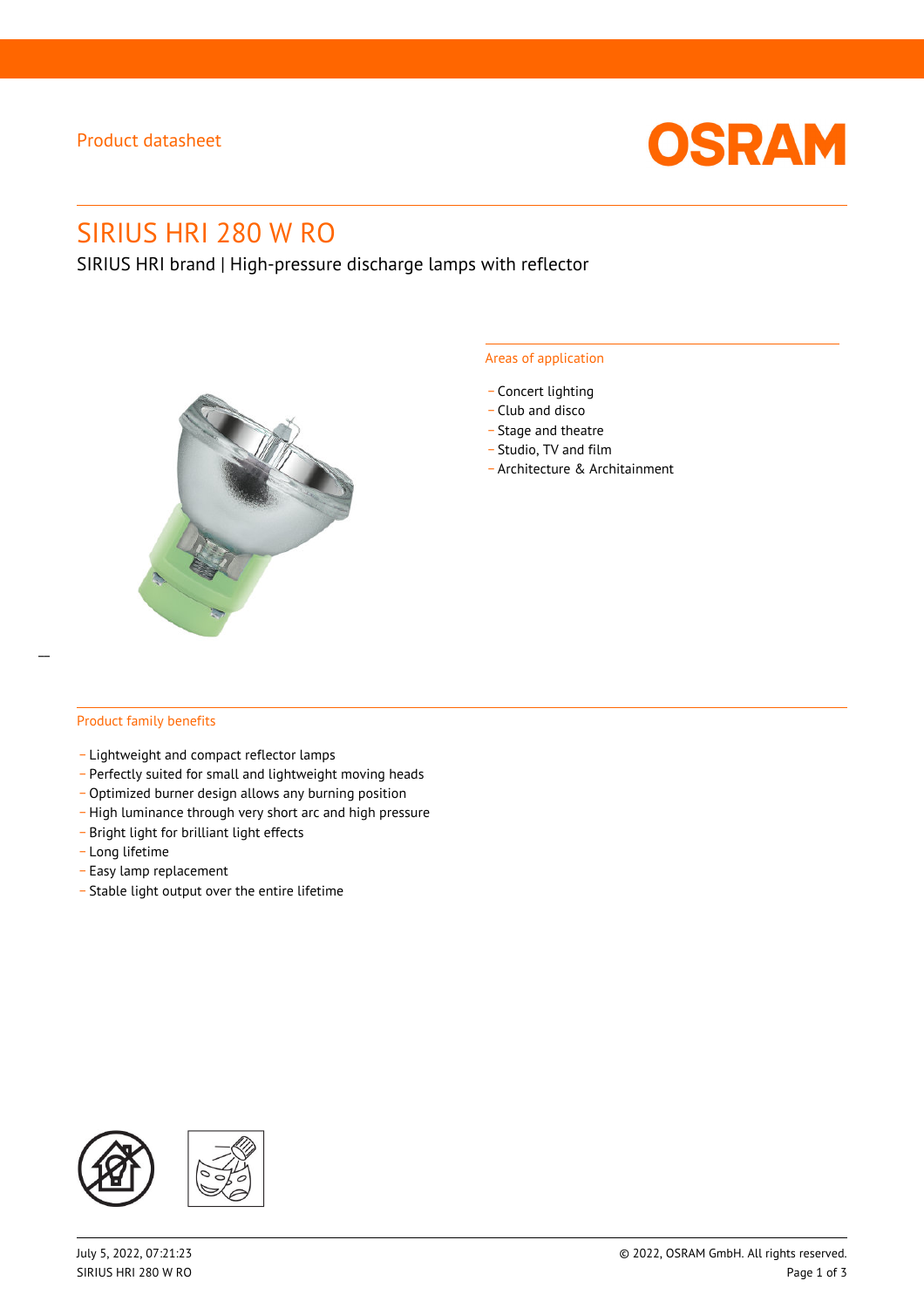## Product datasheet

### Technical data

### **Electrical data**

| Nominal wattage        | 280.00 W |
|------------------------|----------|
| <b>Nominal current</b> | 4 A      |
| Nominal voltage        | 70.0 V   |

### **Photometrical data**

| <b>Nominal luminous flux</b> | 11500 lm |
|------------------------------|----------|
| Color temperature            | 7800 K   |
| Color rendering index Ra     | 78       |

### **Dimensions & weight**

| <b>Diameter</b> | 51.0 mm  |
|-----------------|----------|
| Length          | 54.5 mm  |
| Arc length      | $0.9$ mm |

### **Lifespan**

 $\overline{a}$ 

| Lifespan                | 2000 h |  |
|-------------------------|--------|--|
| <b>Capabilities</b>     |        |  |
| <b>Burning position</b> | Any    |  |
|                         |        |  |

### **Certificates & standards**

**EEI – Energy Label** A

Г

### **Environmental information**

| Information according Art. 33 of EU Regulation (EC) 1907/2006 (REACh) |                                    |  |  |
|-----------------------------------------------------------------------|------------------------------------|--|--|
| 07-04-2022<br>Date of Declaration                                     |                                    |  |  |
| <b>Primary Article Identifier</b>                                     | 4052899082151                      |  |  |
| Candidate List Substance 1                                            | No declarable substances contained |  |  |
| Declaration No. in SCIP database                                      | No declarable substances contained |  |  |